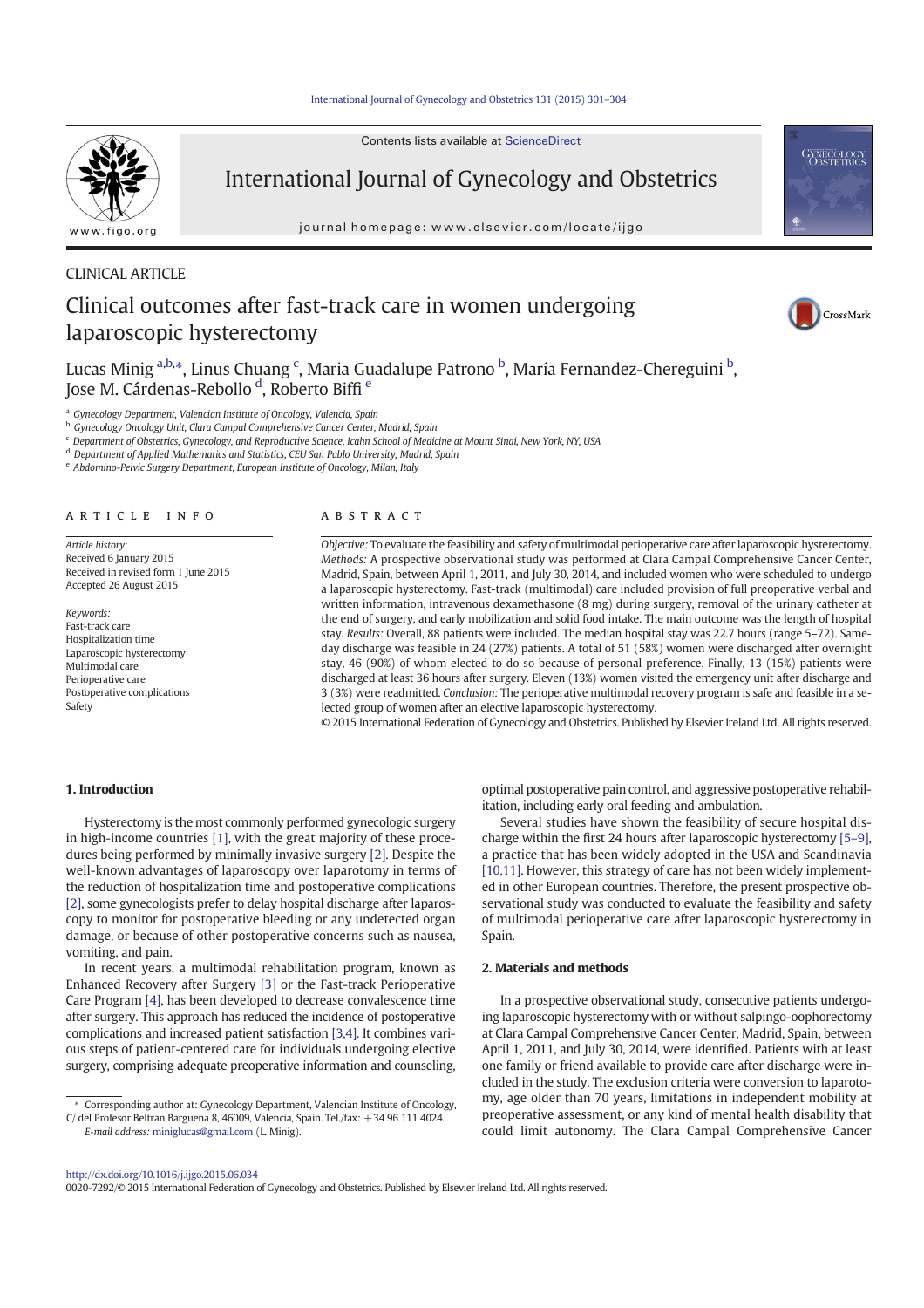Center's review board approved the study and all included patients provided written informed consent before surgery.

All staff involved, including gynecologists, anesthesiologists, and nurses, received specific instructions regarding perioperative management according to the fast-track protocol (Box 1). All patients received care according to this protocol.

All patients were evaluated at 4 and 8 hours postoperatively and were discharged following a physical examination and if they were able to tolerate a regular diet without feeling nauseous and/or vomiting, had good pain control with the prescribed oral medication, and had acceptable clinical parameters. Nevertheless, despite meeting the criteria for same-day hospital discharge, some patients preferred to remain in hospital overnight. Oral pain medication was continued in these patients.

After hospital discharge, follow-up was conducted through telephone interviews on postdischarge days 1, 7, and 30, to record all occurrences of readmission in other hospitals and/or long-term postoperative complications. A clinical examination 15 days after surgery was performed in all cases.

#### Box 1

Multimodal perioperative care in laparoscopic hysterectomy.

- 1. Preoperative preparation
	- Full verbal and written information provided to patient on admission regarding what to expect during the perioperative period (including type of anesthesia and postoperative analgesia, and a clear description of the surgical procedures), postoperative mobilization and feeding, and the planned hospitalization time.
	- Drinks and food are allowed until 6 hours before the procedure.
	- No mechanical bowel preparation.

#### 2. Intraoperative

- Intravenous antibiotic (2 g cefoxitin given intravenously) 30 minutes before surgery.
- Maintain intraoperative euvolemia.
- Dexamethasone (8 mg given intravenously) and ondansetron (8 mg given intravenously) 10 minutes before surgery.
- Nasogastric tube inserted as requested by the anesthesiologist during surgery and removed at the end.
- Opioids given intravenously at discretion of anesthesiologist, supplemented with dextropropoxyphene.
- Injection of bupivacaine (2%) at port sites at the end of the surgery.
- Urinary catheters inserted before surgery and removed at the end, unless signs of damage to the bladder noted.

# 3. Postoperative

- Out of bed 2–3 hours after surgery, including one or more walks and sitting in chair.
- First urination in the bathroom.
- Patients are encouraged a liquid diet 3 hours after the procedure; if tolerance is satisfactory, a normal, pasta-based diet is indicated.
- Ondansetron (4 mg) in case of nausea and vomiting.
- Pain medication: 1000 mg paracetamol and 60 mg dextropropoxyphene given intravenously every 6 hours after surgery; patients with adequate pain control received 500 mg oral paracetamol every 6 hours until discharge.
- Omeprazole (20 mg) every 12 hours over 14 days.

## Table 1

Preoperative characteristics ( $n = 88$ ).<sup>a</sup>

| Preoperative characteristics           | Values           |
|----------------------------------------|------------------|
| Age, y                                 | $50.6(37-68)$    |
| Body mass index <b>b</b>               | 26.0 (17.4-54.5) |
| Previous abdominal surgeries           |                  |
| ı                                      | 21(23)           |
| $\geq$ 2                               | 10(11)           |
| Comorbidity                            |                  |
| 1                                      | 14 (16)          |
| $\geq$ 2                               | 5(6)             |
| Surgical indication                    |                  |
| Leiomyoma                              | 32(36)           |
| Endometrial hyperplasia                | 23(26)           |
| Endometrial cancer stage IA, grade 1-2 | 18(20)           |
| Cervical dysplasia                     | 9(10)            |
| Cervical cancer stage IA1              | 2(2)             |
| BRCA mutation – Lynch syndrome         | 4(4)             |

<sup>a</sup> Values are given as median (range) or number (percentage).

**b** Calculated as weight in kilograms divided by the square of height in meters.

The main outcome of the study was the length of hospital stay. Secondary outcomes were postoperative complications, postoperative emergency visits, and readmission.

The Kolmogorov-Smirnov test with Lilliefors correction was used to evaluate the normal distribution of the data of the collected variables. Frequencies and proportions were used as summary statistics for categorical variables, and medians and interquartile ranges were used for continuous variables. Statistical analysis was performed using SPSS version 20.0 (IBM, Armonk, NY, USA).

# 3. Results

A total of 93 consecutive patients underwent laparoscopic hysterectomy during the study period. Four patients were excluded because they were older than 70 years, and one patient was excluded as a result of intraoperative conversion to laparotomy. Thus, 88 patients were finally included in the study (Table 1). A total of 31 (35%) patients had one or more comorbidities, including hypertension ( $n = 5, 6\%$ ), diabetes mellitus ( $n = 3, 3\%$ ), hypothyroidism ( $n = 3, 3\%$ ), and obesity (body mass index [calculated as weight in kilograms divided by the square of height in meters $\vert > 30$ ; n = 3, 3%).

The median estimated blood loss was 114 mL and the median operative time was 78 minutes (Table 2). Hysterectomy with adnexectomy was performed in 63 (72%) patients; the specimen was removed vaginally when possible or through a mini-laparotomy in 9 (10%) patients. A laparoscopic morcellator was not used in any case. Intraoperative complications occurred in 2 (2%) patients (Table 2).

#### Table 2

Intraoperative characteristics ( $n = 88$ ).<sup>a</sup>

| Intraoperative characteristics                                             | Values       |
|----------------------------------------------------------------------------|--------------|
| ASA score                                                                  |              |
| $I-II$                                                                     | 82 (93)      |
| III                                                                        | 6(7)         |
| Estimated blood loss, mL                                                   | 114 (50-500) |
| Surgical time, minutes                                                     | 78 (45-180)  |
| Uterine size, cm                                                           | $10.1(5-25)$ |
| Surgical procedure                                                         |              |
| Hysterectomy with bilateral salpingectomy                                  | 25(28)       |
| Hysterectomy with adnexectomy                                              | 63 (72)      |
| Mini-laparotomy for specimen removal                                       | 8(9)         |
| Intraoperative complications                                               | 2(2)         |
| Bleeding (requiring transfusion of two units of packed<br>red blood cells) | 1(1)         |
| Bladder damage (repaired by laparoscopy)                                   | 1(1)         |

Abbreviation: ASA, American Society of Anesthesiologists.

Values are given as number (percentage) or median (range).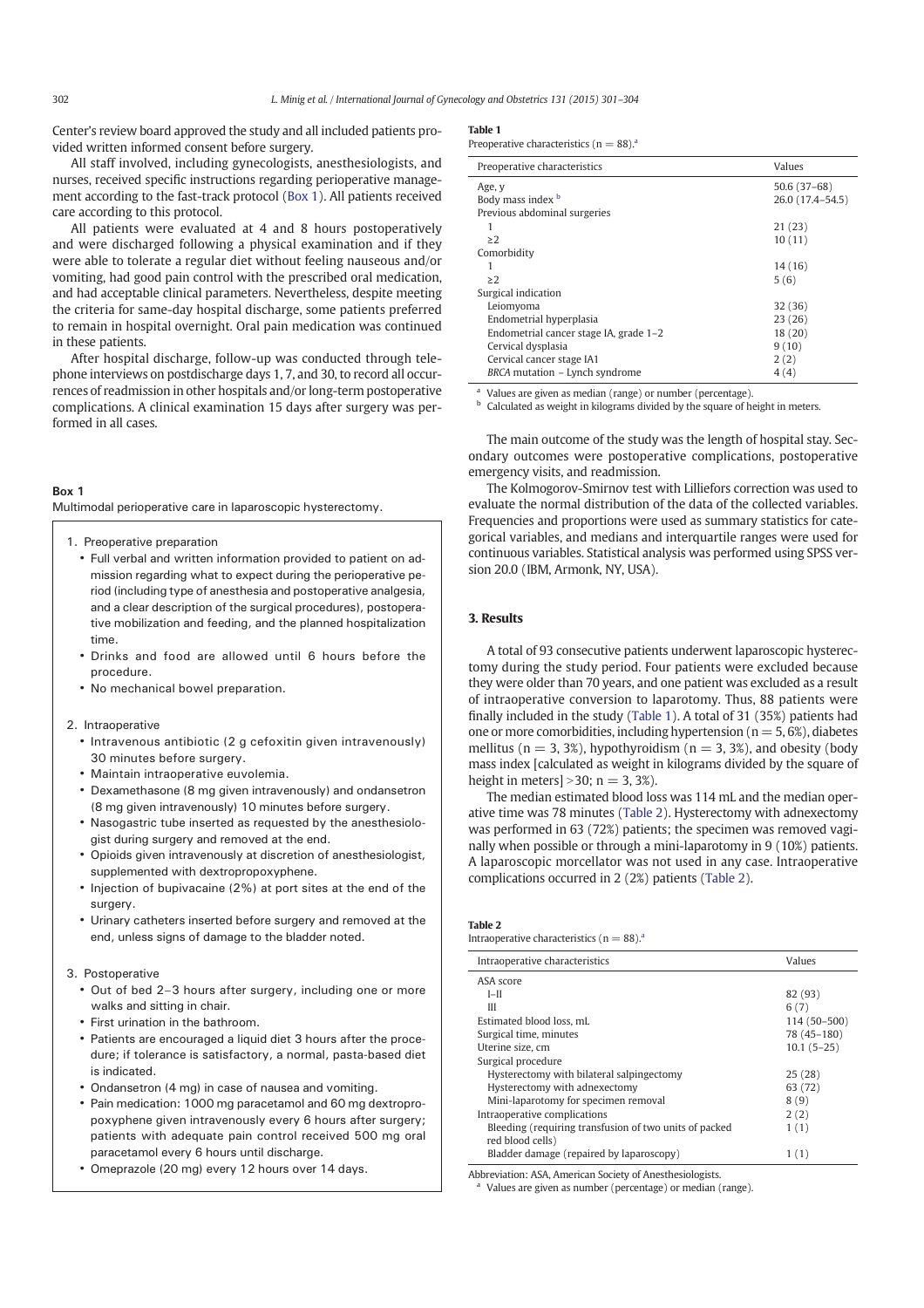| Table 3 |  |
|---------|--|
|---------|--|

| Hospital stay and complications                                                 | Values        |
|---------------------------------------------------------------------------------|---------------|
| Hospital stay, hours                                                            | $22.7(5-72)$  |
| Same-day discharge                                                              | 24 (27)       |
| Overnight discharge                                                             | 51 (58)       |
| Patient preference b                                                            | 46 (90)       |
| Inadequate pain control                                                         | 4(8)          |
| Urinary retention                                                               | 1(2)          |
| Time to discharge, h                                                            | $23.1(16-24)$ |
| $\geq$ 36 hours to discharge                                                    | 13(15)        |
| Patient preference                                                              | 6(46)         |
| Inadequate pain control                                                         | 3(23)         |
| Migraine                                                                        | 2(15)         |
| Urinary retention                                                               | 1(8)          |
| Nausea and vomiting                                                             | 1(8)          |
| Time to discharge, h                                                            | 48 (36-72)    |
| Visit to emergency unit after discharge                                         | 11(13)        |
| Readmission                                                                     | 3(3)          |
| Postoperative time until visit to emergency unit or readmission, h <sup>c</sup> | $12(4-33)$    |

<sup>a</sup> Values are given as median (range) or number (percentage).

Switched to oral pain medication 8–12 hours postoperatively until discharge.

The median hospital stay in the entire cohort was 22.7 hours (range 5–72). Same-day discharge was feasible in patients (Table 3). A total of 51 (58%) of the women were discharged after an overnight stay. Of the eight patients who required mini-laparotomy for specimen removal, 2 (25%) were discharged on the same day of surgery, whereas the remaining 6 patients were discharged 24 hours after surgery, one due to uncontrolled abdominal pain and 5 due to patient preference.

Reasons for postdischarge emergency unit visits and readmission are given in Table 4. All the emergency unit visits occurred at least 4 days after discharge, and the great majority of consultations were due to mild complications. Oral antibiotics were indicated in 6 (55%) of the 11 women, while the two cases of wound check and vaginal bleeding did not require any medication. From the overall cohort, only 3 (3%) patients required surgical re-exploration to treat vaginal cuff dehiscence  $(n= 2)$  and a vesicovaginal fistula  $(n= 1)$ ; both cases of vaginal cuff dehiscence occurred after sexual intercourse at 22 and 33 days postoperatively in patients without specific comorbidities. The patient who presented with a vesicovaginal fistula had a history of three cesarean deliveries, although there was no evidence of bladder damage at the time of surgery even after bladder injection with blue dye.

# 4. Discussion

The present study demonstrates that fast-track laparoscopic hysterectomy is safe and feasible. However, the rate of same-day discharge

#### Table 4

|  |  | Characteristics of patients requiring emergency visits and readmission ( $n = 11$ ). |  |  |  |
|--|--|--------------------------------------------------------------------------------------|--|--|--|
|--|--|--------------------------------------------------------------------------------------|--|--|--|

| Patient<br>no. | Length of<br>original<br>hospitalization,<br>h | Reason for visiting<br>emergency unit | Time between<br>surgery and<br>emergency<br>visit, d | Readmission<br>(no. of days) |
|----------------|------------------------------------------------|---------------------------------------|------------------------------------------------------|------------------------------|
|                | 24                                             | Wound check                           | 12                                                   | No                           |
| 2              | 24                                             | Urinary tract infection               | 11                                                   | N <sub>o</sub>               |
| 3              | 5                                              | Vaginal cuff dehiscence               | 22                                                   | Yes <sup>a</sup>             |
| $\overline{4}$ | 48                                             | Wound infection                       |                                                      | N <sub>o</sub>               |
| 5              | 24                                             | Vaginal bleeding                      | 17                                                   | N <sub>0</sub>               |
| 6              | 20                                             | Fever                                 | 6                                                    | N <sub>o</sub>               |
| 7              | 8                                              | Fever                                 | 4                                                    | N <sub>o</sub>               |
| 8              | 6                                              | Vaginal cuff dehiscence               | 33                                                   | Yes <sup>b</sup>             |
| 9              | 24                                             | Urinary tract infection               | 12                                                   | N <sub>o</sub>               |
| 10             | 24                                             | Wound infection                       | 6                                                    | No                           |
| 11             | 24                                             | Vesicovaginal fistula                 | 10                                                   | Yes <sup>a</sup>             |

Required surgical re-exploration; readmission for 2 days.

<sup>b</sup> Required surgical re-exploration; readmission for 1 day.

In Europe, it is customary for patients to remain in hospital for 2–3 days after hysterectomy, even after minimally invasive procedures; this process is supported by both physicians and patients. Therefore, the present finding that many women wished to remain in hospital is not surprising. Previous studies have also indicated that "patient request" is an important reason to delay discharge after laparoscopic hysterectomy (6%–12% of patients) [11–13].

In previous studies [6,7,10–12,14,15], same-day laparoscopic hysterectomy discharge rates have ranged from 22% to 93% (Table 5). It has been previously speculated that the proportion of women requesting to remain hospitalized overnight would be reduced if surgeons were to emphasize the benefits of minimally invasive surgery during preoperative counseling. However, convincing surgeons and patients to accept discharge within a few hours following laparoscopic hysterectomy could be a long-term process. In this context, a population study in the USA by Schiavone et al. [10] observed that the proportion of women who had undergone a laparoscopic hysterectomy and were discharged on the same day of surgery increased from 11% in 2000 to 46% in 2010. The study also demonstrated that patients treated by high-volume surgeons and at intermediate-volume hospitals were more likely to have a same-day discharge.

There are common concerns regarding the safety of fast-track laparoscopic hysterectomy. Despite postoperative management being aimed at reducing complications and the length of hospital stay, and increasing patient satisfaction, a main reason to delay discharge is often to detect postoperative complications such as bleeding or intraoperative organ damage. It has been well demonstrated that postdischarge complications after laparoscopic hysterectomy unfortunately do occur, but they can appear 2–3 days after discharge [7,8,13]. Schiavone et al. [10] evaluated 128 634 women who had undergone a laparoscopic hysterectomy and showed a 4.0%, 3.6%, and 5.1% rate of re-evaluation within 60 days for women discharged on the same day of surgery, for those discharged after a 24-hour stay, and for those whose length of stay was 2 days or longer, respectively ( $P < 0.001$ ). The multivariable analysis showed that patients discharged on postoperative day 1 were 11% (rate ratio 0.89; 95% confidence interval 0.82–0.96) less likely to require reevaluation than women discharged on the day of surgery. However, re-evaluations of patients discharged on the same day of surgery showed mild complications with minor symptoms [10]. Therefore, delayed hospital discharge to detect early complications does not seem to be justified on the basis of the results of the present study and those of other case series [7,10–12].

The reported readmission rate after fast-track laparoscopic hysterectomy varies from 1% to 14% [6,7,12,14]; similar rates have been observed in patients with traditional perioperative care following a laparoscopic hysterectomy [14] or after an open hysterectomy [16]. In the present study, the overall readmission rate of 3% was similar to those in previous studies [6,7,12,14]. However, only 12% of readmissions occurred in patients who were discharged in the same-day; both patients experienced vaginal cuff dehiscence at 22 and 33 days postoperatively, and a delay in discharge would not have prevented these complications because both cases occurred after sexual intercourse in patients without specific comorbidities. Therefore, it is recommended that no sexual activity occurs within 30 days of surgery; nevertheless, evidence shows that this complication can present at any time between 3 days and 6 years after surgery [17].

Appropriate pain and nausea/vomiting control are a crucial part of multimodal perioperative care because they are commonly associated with prolonged hospitalization. Therefore, a protocol should include intraoperative dexamethasone and ondansetron administration, postoperative aspiration of the pneumoperitoneum, port-site injection with local anesthetics, intravenous analgesics, and anti-inflammatory medication [8]. Further, to avoid readmission, the selection of

 $c \, n = 11.$